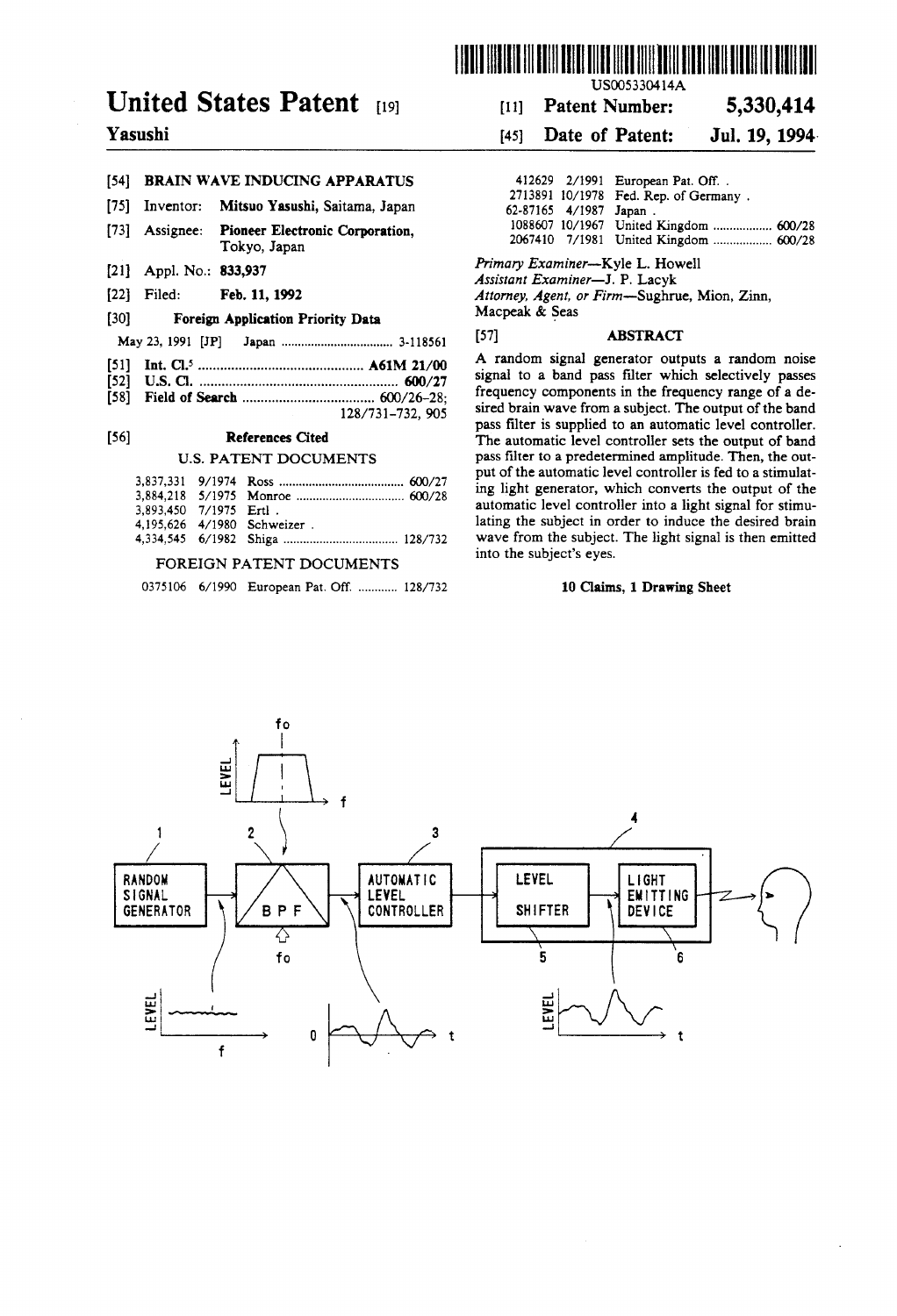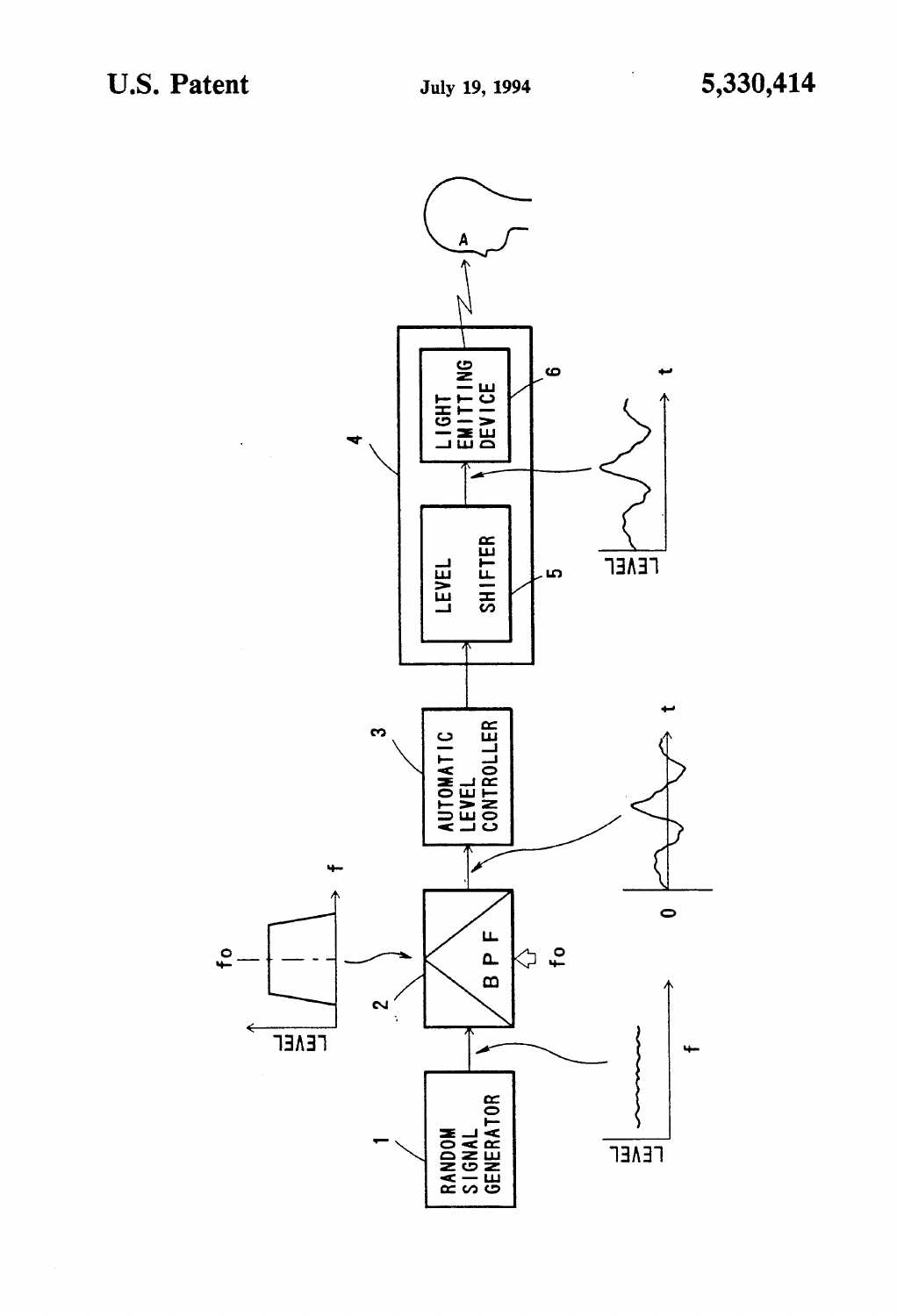5

### BRAIN WAVE INDUCING APPARATUS

#### BACKGROUND OF THE INVENTION

1. Field of the Invention

This invention relates to a brain wave inducing appa ratus for inducing brain waves such as  $\alpha$ ,  $\beta$ , and  $\theta$ waves from a human body through optical stimulation. 2. Related Art

between the brain waves of a person and his or her biological, psychological conditions. For example,  $\alpha$ waves (about 8-13 Hz) are dominantly developed when a person is relaxed,  $\beta$  waves (about 14-30 Hz) are dominant when mentally and physically active, and  $\theta$  waves <sup>15</sup>

(about 4-7 Hz) are dominant when the person is sleepy. Conversely, if a specific brain wave is induced domi physical and psychological condition. Therefore, the use of the relationship between these brain waves and 20 their corresponding physical, psychological conditions may be useful in controlling physical and psychological

Laid Open Japanese Patent Publication No. 62-87165 discloses a "relaxing apparatus." With this apparatus, a 25 white noise outputted from a random signal generator is directed to a filter having a  $1/f$  characteristic that produces a fluctuation signal of 1/f characteristic. A reference frequency set within the  $\alpha$  frequency range (about  $8-13$  Hz) is frequency-modulated by the fluctuation  $30$ signal. This frequency-modulated signal Vp drives a light emitting device to cycle on and off so as to produce a stimulating light whose time interval fluctuates with 1/f characteristic. Thereby, this stimulating signal with 1/1 characteristic. Thereby, this stimulating signal<br>is used to induce  $\alpha$  waves in a patient. The frequency<br>modulated signal Vp has a constant amplitude and a regular waveform.

a waves as well as other brain waves, are usually not uniform in waveform and amplitude. It is known that brain waves have a so-called "pull-in phenomenon" 40 where a specific brain wave is "pulled in" or induced in response to an optical stimulation. When effectively inducing a specific brain wave by using the pull-in phenomenon, an optically stimulating signal should have a waveform as close to an actual brain wave as possible. 45 From this point of view, the waveform of the frequency-modulated signal Vp of the relax apparatus disclosed by Laid Open Japanese Patent No. 62-87165 is too sim ple and not satisfactory. Thus, the use of the brain wave of a patient is the most efficient way of inducing a de 50 sired brain wave from that patient. However, picking up the brain waves from the patient will usually require electrodes and cords as well as many accessory circuits such as signal processing circuits, which makes the apparatus complex, large and burdensome.

#### SUMMARY OF THE INVENTION

An object of the present invention is to provide a brain wave inducing apparatus where a simple circuit configuration makes it possible to induce brain waves. A further object is to provide a brain wave inducing apparatus that uses an optically stimulating signal hav ing a waveform that is more closely tied to actual brain waves than the related art discussed above.

According to the invention, a random signal genera- 65 tor outputs a random noise signal to a band pass filter which selectively passes frequency components in the frequency range of a brain wave to be induced from a

subject. An automatic level controller sets the output of band pass filter to a predetermined amplitude. Then, a stimulating light generator converts the output of the automatic level controller into a light signal for stimu lating the subject to induce the desired brain wave from the subject.

#### BRIEF DESCRIPTION OF THE DRAWINGS

It is well known that there is a close relationship  $10$  more apparent from the description of the preferred Features and other objects of the invention will be embodiment with reference to FIG. 1, which shows a brain wave inducing apparatus according to the inven tion.

#### DETAILED DESCRIPTION OF THE PREFERRED EMBODIMENT

35  $55$  the subject. In this manner, the  $\alpha$  waves of the subject FIG. 1 is a block diagram of an embodiment of the present invention. The embodiment is described with respect to the induction of  $\alpha$  waves. In the figure, a random signal generator 1 generates a random noise (so-called white noise) that contains a wide range of frequency components. The output of the random signal generator 1 is supplied to a band pass filter 2 whose center frequency may be shifted at will, so that fre quency components corresponding to a desired brain wave, such as  $\alpha$ ,  $\beta$ , or  $\theta$  waves, is passed through. In this embodiment, the frequency components corre sponding to  $\alpha$  waves are passed through. The band pass filter can take the form of a known switched capacitor filter where a clock is varied to vary the center fre quency fo of the pass band. A center frequency of 10.5 Hz, e.g. is selected for  $\alpha$  waves, and the frequency components in the range of about 8-13 Hz pass through<br>the band pass filter 2. Thus, the output of the band pass filter 2 is much closer to actual, desired brain waves than it is in the related art discussed above. The output of the band pass filter is input to an automatic level controller 3 which amplifies the frequency components corresponding to the  $\alpha$  waves from the band pass filter 2 to a predetermined level and sends the result to a level shifter in a stimulating signal generator 4. The level shifter 5 outputs the output of the automatic level con troller 3 as a drive signal whose amplitude has been shifted as depicted in FIG. 1, (by superimposing a DC component on the amplitude) so that the entire wave-<br>form of frequency components in the  $\alpha$  waves is fully utilized in producing a stimulating light signal. The level shifter 5 sends an output thereof to a light emitting device 6 which controls a light emitting element such as an LED to vary intensity thereof in accordance with the drive signal from the level shifter 5 (intensitymodulated light signal). The output of light emitting device  $6$  goes into the eyes of the subject to stimulate are induced while the subject watches the stimulating light.

If  $\theta$  waves are to be induced, the center frequency fo of the band pass filter 2 is set to, e.g. 5.5 Hz, which is a mid-frequency in the range of about 4-7 Hz. If the de sired brain waves are  $\beta$  waves then the center frequency of the band pass filter 2 is set, e.g., to 22 Hz which is a mid-frequency in the range of about 14-30 HZ.

The center frequency of the band pass filter 2 suitable for inducing a desired brain wave may vary slightly from subject to subject. Thus, if the optimum center frequency is previously known for a particular subject